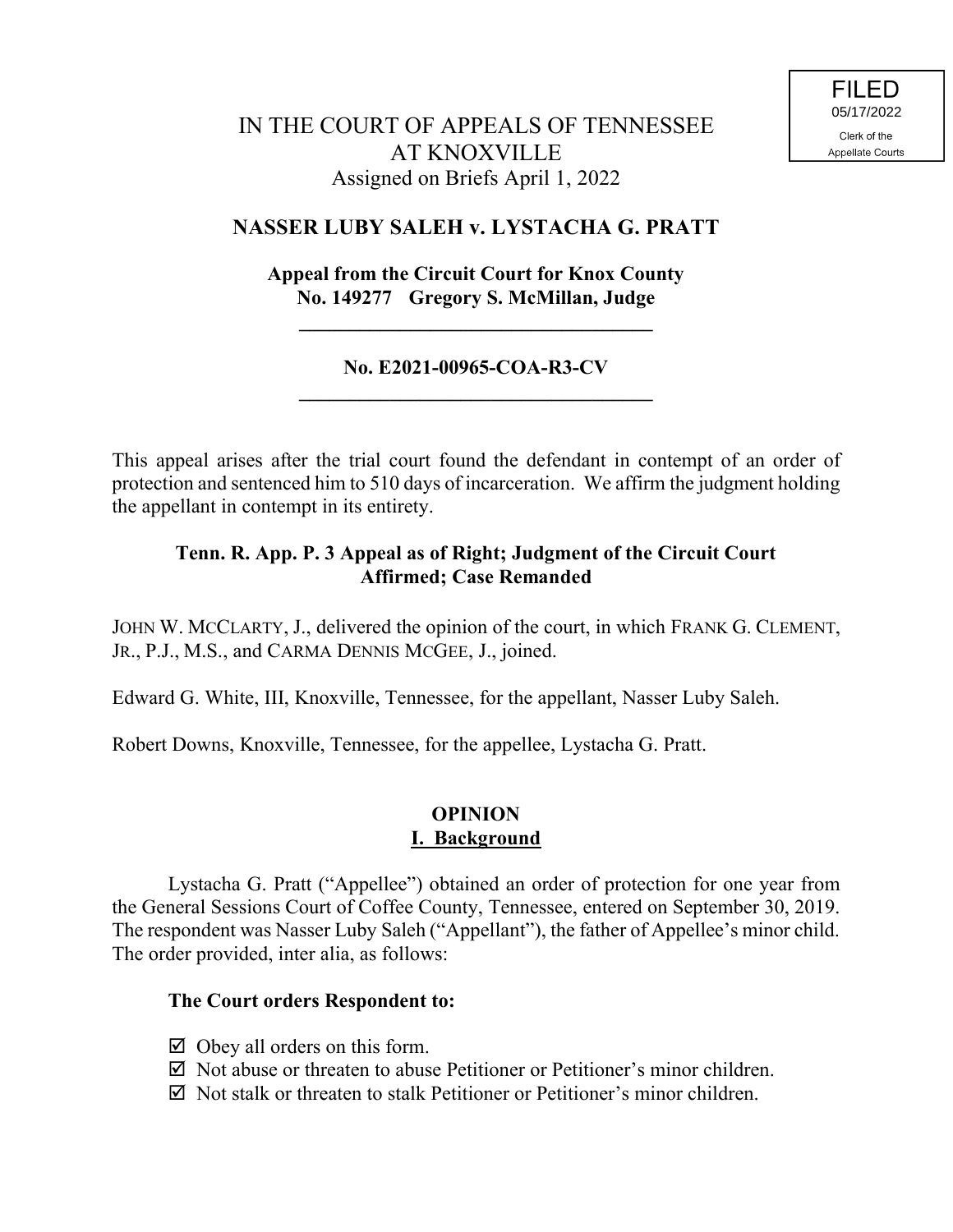### **Other Orders to the Respondent** (Check all that apply):

#### **No Contact**

You must not come about the Petitioner (including coming by or to a shared residence) for any purpose and must not contact  $\boxtimes$  Petitioner AND  $\boxtimes$ Petitioner's children, either directly or indirectly, by phone, email, messages, text messages, mail or any other type of communication or contact.

#### **Stay Away**

You must stay away from the  $\boxtimes$  Petitioner's home  $\boxtimes$  Petitioner's workplace  $\boxtimes$  Children's home and workplace.

#### **Personal Conduct —**

 $\boxtimes$  You must not cause intentional damage to the Petitioner's (or Petitioner's children's) property or interfere with the utilities at their home(s).

 $\boxtimes$  You must not hurt or threaten to hurt any animals owned or kept by the Petitioner/Petitioner's children.

\*\*\*

## **Control of all Types of Property**

 $\boxtimes$  Petitioner only  $\boxtimes$  and/or Petitioner's children are the only ones who can live in the property at:

(address)

\*\*\*

#### **Orders to the Respondent about Firearms:**

… You must not have, or attempt to have, receive or attempt to receive or in any other way get any firearm while this or any later protective order is in effect….

The order was scheduled to end on September 30, 2020.

On July 8, 2020, August 20, 2020, August 28, 2020, September 3, 2020, September 17, 2020, and September 24, 2020, Appellee filed "Motion[s] For An Order To Show Cause And/Or Writ Of Attachment," in which she alleged that Appellant committed multiple violations of the 2019 order of protection. On April 13, 2021, the trial court in this matter conducted a hearing on all six of Appellee's motions for show cause. Appellee offered proof through testimony, photos, and text messages. Appellant's counsel moved to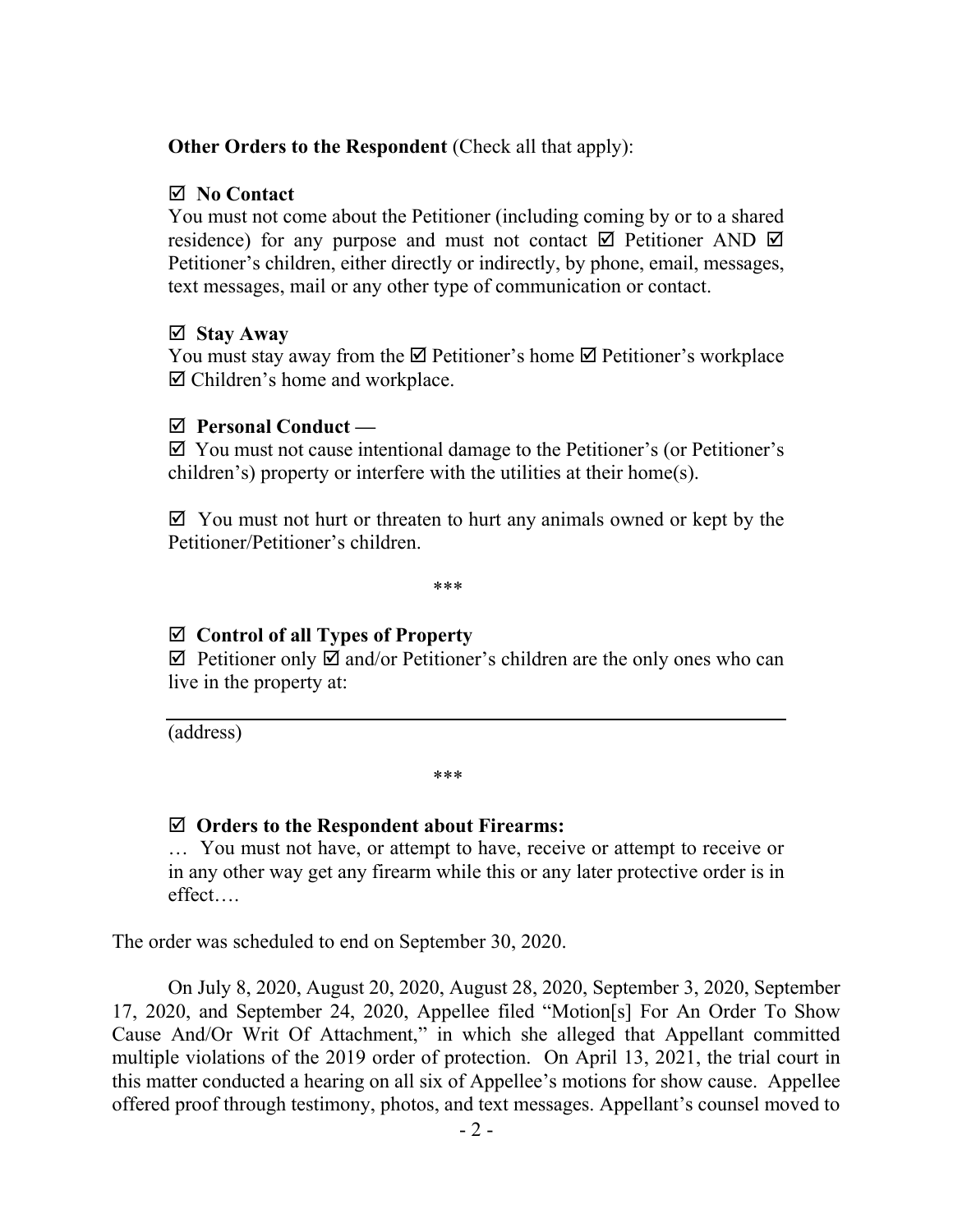dismiss, claiming that Appellee failed to establish that the alleged violations took place in Knox County, Tennessee, in accordance with Tennessee Code Annotated section 36-3-  $612(b)$ .<sup>1</sup> Appellant's counsel asserted that the accusations could not be prosecuted for lack of jurisdiction.

The Knox County circuit court's review of 19 exhibits established that Appellant was in Knox County during the time some of the text messages were sent (finding that Appellant was in Knoxville on August 20, 2020, and for all texts between August 20, 2020 to August 23, 2020). <sup>2</sup> The court determined that 51 actionable violations of the order of protection had occurred. Appellant was sentenced to incarceration "for a period of 510 days" beginning April 13, 2021, with a 1/4th day credit for good behavior and the option to petition the court for release after serving one year from April 13, 2021. On April 29, 2021, a new "Order of Protection" prohibiting contact and communication was entered by the trial court for a period of five years ending April 12, 2026.

On August 23, 2021, a "Final Order" was entered by the court following a hearing on Appellant's Rule 60 motion. The court ruled as follows:

1) Respondent erred in filing a Rule 60 Motion, as this was not yet a final judgment.

2) Respondent was not entitled to relief on any facet of his motion but specifically as follows:

a. Coffee County General Sessions Court had personal jurisdiction over Respondent by nature of his presence at the hearing on the original Order of Protection. His signature on the Order of Protection demonstrates he was present and had notice of the entry of the final order. His signature on the order matched his signature on the motion in this matter, demonstrating that he was present and the court had personal jurisdiction.

Tenn. Code Ann. § 36-3-612(b).

 $\overline{a}$ 

 $(1)(b)$  Either the court that originally issued the order of protection or restraining order or a court having jurisdiction over orders of protection or restraining orders in the county where the alleged violation of the order occurred shall have the authority and jurisdiction to conduct the contempt hearing . . . . If the court conducting the contempt hearing is not the same court that originally issued the order of protection or restraining order, the court conducting the hearing shall have the same authority to punish as contempt a violation of the order of protection or restraining order as the court originally issuing the order.

 $2$  The proof convinced the trial court that it had subject matter jurisdiction over those particular text messages located in "Exhibits 11, 12, 13, 15, and 16," but that venue was improper over any allegations of violations arising from text messages located in the other exhibits.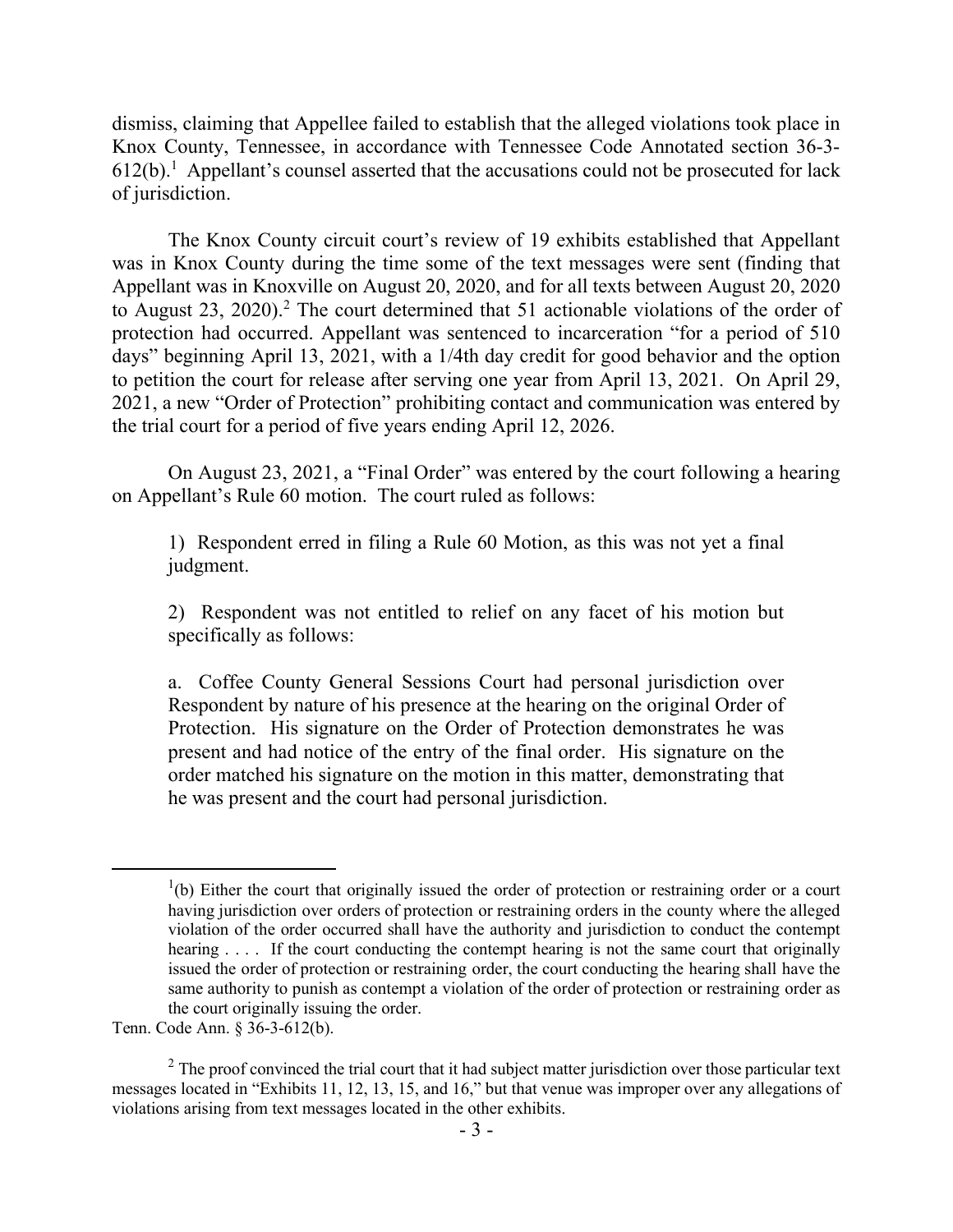b. Respondent failed to raise any issue regarding personal jurisdiction at … trial, thus it was waived, upon the Order of Protection in Coffee County becoming a final order, thirty days after it was entered.

c. Subject Matter Jurisdiction was proper as this Court relied on a certified copy of the Order of Protection from Coffee County, bearing the seal of the Clerk, in determining that the Coffee County Order was valid.

\*\*\*

e. Respondent had almost 8 months of freedom from incarceration prior to his final Show Cause hearing, during which time he failed to subpoena any witnesses to support the claims in his motion.

f. No violations were found regarding any matter relating to the veracity of Petitioner's testimony concerning allegations relying on Facebook.

g. The Court stands by the sentence imposed, as it was just and necessary. The four Show Causes filed between July 8, 2020 and September 3, 2020 made it clear to the Court that Respondent's continued efforts to contact the Petitioner would not cease and the magnitude of his violations warrants the maximum sentence of jail time, with the multiple violations served consecutively.

Appellant filed a timely notice of appeal pro se.

 $\overline{a}$ 

#### **II. Issues**

The issues raised by Appellant on appeal are as follows:

a. The underlying order of protection was void ab initio due to failure to effect proper service of process pursuant to Tennessee Code Annotated section  $36-3-605(c)^3$  constituting a violation of Appellant's Fourteenth

 $3$  (c) The court shall cause a copy of the petition and notice of the date set for the hearing on such petition, as well as a copy of any ex parte order of protection, to be served upon the respondent at least five (5) days prior to such hearing. An ex parte order issued pursuant to this part shall be personally served upon the respondent . . . such notice shall advise the respondent that the respondent may be represented by counsel. In every case, unless the court finds that the action would create a threat of serious harm to the minor, when a petitioner is under eighteen (18) years of age, a copy of the petition, notice of hearing and any ex parte order of protection shall also be served on the parents of the minor child, or in the event that the parents are not living together and jointly caring for the child, upon the primary residential parent, pursuant to the requirements of this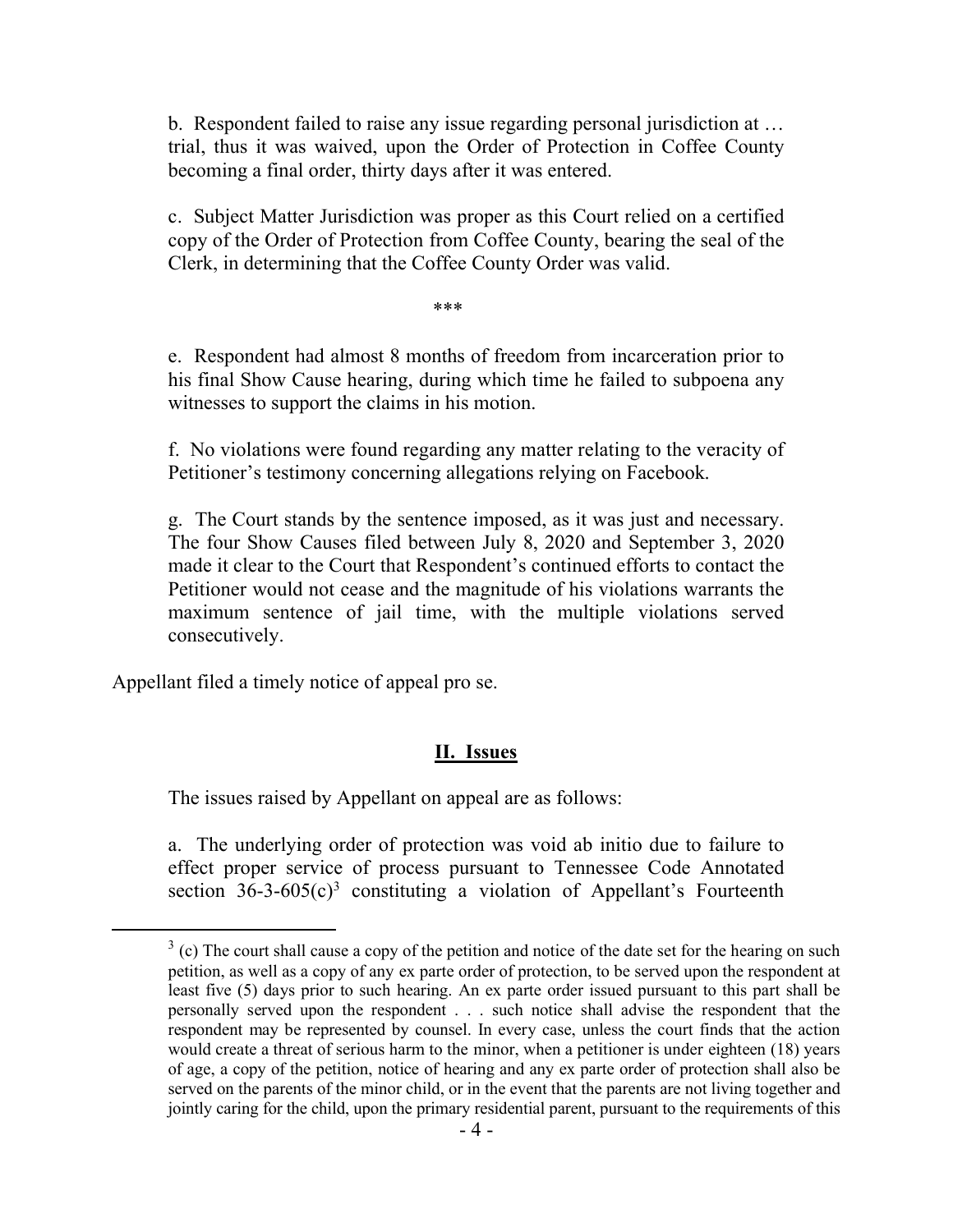Amendment right to due process.

b. The trial court erred in imposing a sentence of 510 days incarceration to be served 100% with a 1/4th day credit for good behavior because the sentence was excessive.

#### **III. Standard of Review**

Our review is de novo upon the record, accompanied by a presumption of correctness of the findings of fact of the trial court, unless the preponderance of the evidence is otherwise. Tenn. R. App. P. 13(d). A trial court's conclusions of law are subject to a de novo review with no presumption of correctness. *Blackburn v. Blackburn*, 270 S.W.3d 42, 47 (Tenn. 2002); *S. Constructors, Inc. v. Loudon Cnty. Bd. of Educ.*, 58 S.W.3d 706, 710 (Tenn. 2001). On appeal, great weight is given to "the trial court's factual findings that are determined on credibility." *Nashville Ford Tractor, Inc. v. Great Am. Ins. Co.*, 194 S.W.3d 415, 424 (Tenn. Ct. App. 2005).

We have discussed the elements of criminal contempt<sup>4</sup> as follows:

Tennessee Code Annotated section 29-9-102 authorizes courts to "inflict punishments for contempts of court" for, inter alia, "[t]he willful disobedience or resistance of any officer of the such courts, party, juror, witness, or any other person, to any lawful writ, process, order, rule, decree, or command of such courts[.]" Tenn. Code Ann. § 29-9-102(3). In this situation, "[t]here are three essential elements to criminal contempt: '(1) a court order, (2) the defendant's violation of that order, and (3) proof that the defendant willfully violated that order.'" *Pruitt v. Pruitt*, 293 S.W.3d 537, 545 (Tenn. Ct. App. 2008) (citing *Foster v. Foster*, No. M2006-01277-COA-R3-CV, 2007 WL 4530813, at \*5 (Tenn. Ct. App. Dec. 20, 2007)). In addition, the plaintiff must show the following four elements: (1) the order allegedly violated was lawful; (2) the order was clear and unambiguous; (3) the individual charged did in fact violate the order; and (4) the individual

 $\overline{a}$ 

Tenn. Code Ann. §36-3-605(c).

section.

<sup>4</sup> Criminal contempt is "quasi criminal in character." *State v. Daugherty*, 191 S.W. 974, 974 (Tenn. 1917). Those charged with criminal contempt under Tennessee Code Annotated section 29-9-102 are not entitled to the full panoply of rights afforded to criminal defendants. *See Baker v. State*, 417 S.W.3d 428, 439 (Tenn. 2013) (holding, i.e., that those convicted of criminal contempt are not entitled to seek postconviction relief, but must utilize the rules for seeking relief from judgment pursuant to the Tennessee Rules of Civil Procedure).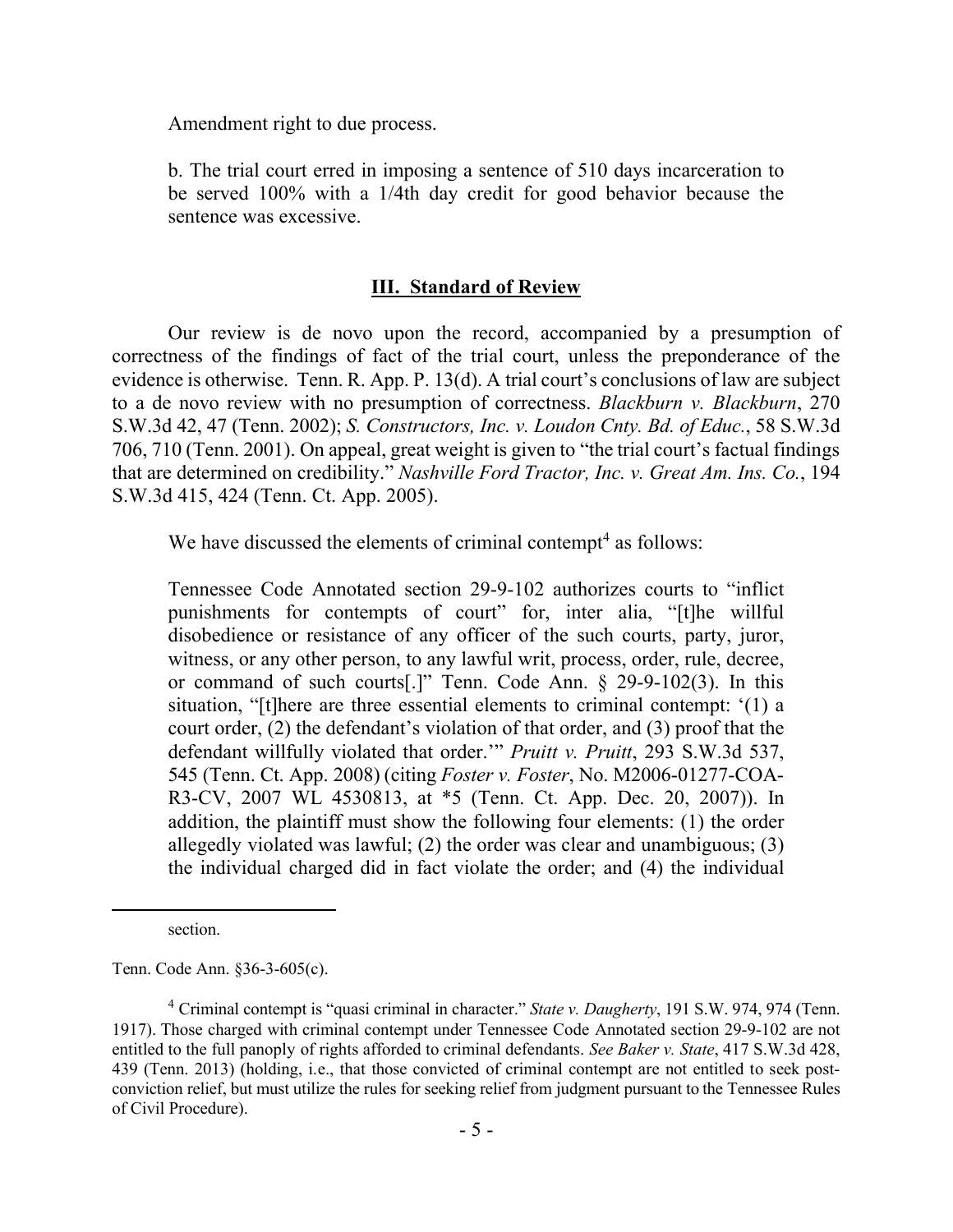acted willfully in so violating the order. *Konvalinka v. Chattanooga-Hamilton Cnty. Hosp. Auth.*, 249 S.W.3d 346, 354-55 (Tenn. 2008); *Furlong v. Furlong*, 370 S.W.3d 329, 336 (Tenn. Ct. App. 2011)(stating that the fourelement analysis outlined in *Konvalinka* applies to criminal and civil contempt actions). As this Court has previously explained,

A person charged with criminal contempt is "presumed innocent and may not be found to be in criminal contempt in the absence of proof beyond a reasonable doubt that they have willfully failed to comply with the court's order." *Long v. McAllister-Long*, 221 S.W.3d 1, 13 (Tenn. Ct. App. 2006) (citing *Black v. Blount*, 938 S.W.2d 394, 398 (Tenn. 1996); *Thigpen v. Thigpen*, 874 S.W.3d 51, 53 (Tenn. Ct. App. 1993)). If the defendant is found guilty by the trial court, the defendant has the burden on appeal of illustrating why the evidence is insufficient to support the verdict of guilt. *Black*, 938 S.W.2d at 399. When the sufficiency of the evidence in a criminal contempt case is raised in an appeal, this court must review the record to determine if the evidence in the record supports the finding of fact of guilt beyond a reasonable doubt, and "if the evidence is insufficient to support the findings by the trier of fact of guilt beyond a reasonable doubt" we are to set aside the finding of guilt. *See* Tenn. R. App. P. 13(e) (directing that "findings of guilt in criminal actions shall be set aside if the evidence is insufficient to support the findings by the trier of fact of guilt beyond a reasonable doubt").

#### *Pruitt*, 293 S.W.3d at 545-46.

In reviewing the appropriateness of a sentence imposed by the trial court, this court applies an abuse of discretion standard, with a presumption of reasonableness afforded to within-range sentencing decisions. *State v. Caudle*, 388 S.W.3d 273, 278-79 (Tenn. 2012); *see also Worley v. Whitaker*, No. E2010-00153-COA-R3-CV, 2011 WL 1202060, at \*8 (Tenn. Ct. App. Mar. 31, 2011) (applying an abuse of discretion standard to a review of a criminal contempt proceeding). Our review of discretionary decisions is limited. *Beard v. Bd. of Prof'l Responsibility*, 288 S.W.3d 838, 860 (Tenn. 2009). We do not "second-guess the court below" or "substitute [our] discretion for the lower court's." *Lee Med., Inc. v. Beecher*, 312 S.W.3d 515, 524 (Tenn. 2010). In reviewing discretionary decisions, we consider "(1) whether the factual basis for the decision is properly supported by evidence in the record, (2) whether the lower court properly identified and applied the most appropriate legal principles applicable to the decision, and (3) whether the lower court's decision was within the range of acceptable alternative dispositions." *Id.* In reviewing a sentence for multiple counts of criminal contempt, the court determines if a sentence was the "least severe measure necessary to achieve the purpose for which the sentence is imposed." *State v. Wood*, 91 S.W.3d 769, 776 (Tenn. Ct. App. 2002).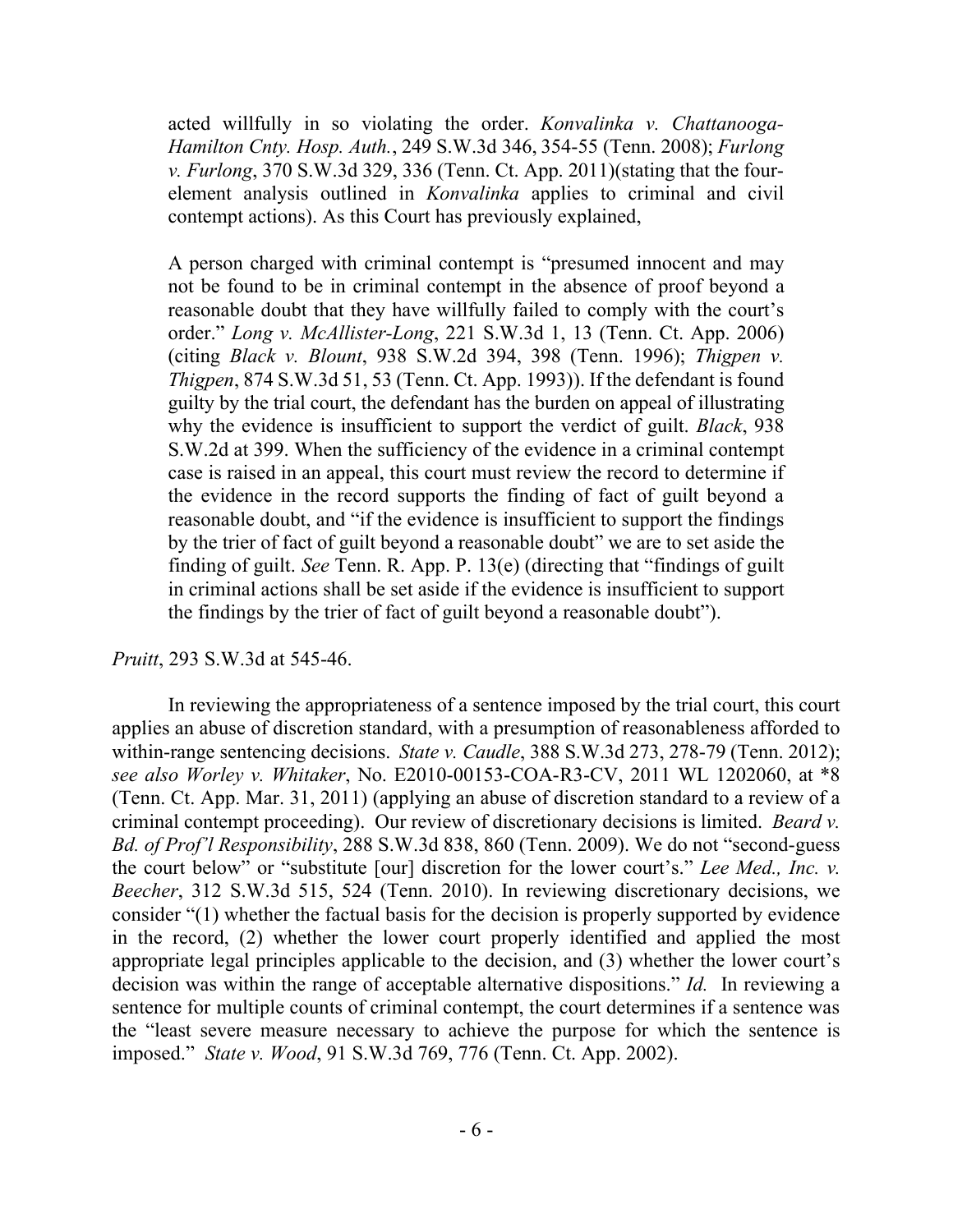#### **IV. Discussion**

**a.**

Appellant argues that the underlying order of protection was entered following a failure to effect proper service of process pursuant to Tennessee Code Annotated section 36-6-605(c), thereby constituting a violation of Appellant's Fourteenth Amendment right to due process. Section 36-6-605(c) demands a five-day notice requirement for order of protection matters. Appellant asserts that the legislature determined five days' notice was the least amount of notice allowed for an individual served with a petition for an order of protection to be able to prepare an adequate defense to ensure preservation of one's due process rights. In the instant case, the ex parte order of protection was entered by the General Sessions Court for Coffee County on September 24, 2019, commanding Appellant to appear for trial on the petition on September 30, 2019. Appellant was served with a copy of the order of protection and petition on September 27, 2019, directing him to appear for trial on the petition on September 30, 2019. The order of protection was entered on September 30, 2019. As Appellant received less than the requisite five-day notice, he argues that his due process rights were violated.

Appellee argues that Appellant waived the issue of a lack of proper service pursuant to Tennessee Code Annotated section 36-6-605(c) by failing to raise the issue with the court that entered the order, and by signing for service of the final order of protection. "Objections to the jurisdiction of the general sessions court . . . shall be made before the hearing, or they will be considered as waived." Tenn. Code Ann. § 16-15-505. Another method of waiver "is by making a voluntary 'general appearance' before the court." *Landers v. Jones*, 872 S.W.2d 674, 675 (Tenn. 1994). "[A] party's consent to the entry of a judgment against it constitutes a general appearance." *Dixie Sav. Stores, Inc. v. Turner*, 767 S.W.2d 408, 410 (Tenn. Ct. App. 1988).

If Appellant was going to raise the issue of the lack of notice to him of the September 30, 2019 hearing, he needed to raise the issue when he made a general appearance in the Coffee County hearing on the order of protection on September 30, 2019. Instead, Appellant signed for service of the order and failed to take any other steps to challenge the issue of proper notice of the order of protection until after the trial date of April 13, 2021. We find that Appellant waived any objection on this ground.

#### **b.**

"A lawful order is one issued by a court with jurisdiction over both the subject matter of the case and the parties." *Konvalinka*, 249 S.W.3d. at 355. A person can violate a court order "'by either refusing to perform an act mandated by the order or performing an act forbidden by the order.'" *In re Samuel P.*, W2016-01665-COA-R3-JV, 2018 WL 1046784, at \*8 (Tenn. Ct. App. Feb. 23, 2018)(quoting *Overnite Transp. Co. v. Teamsters*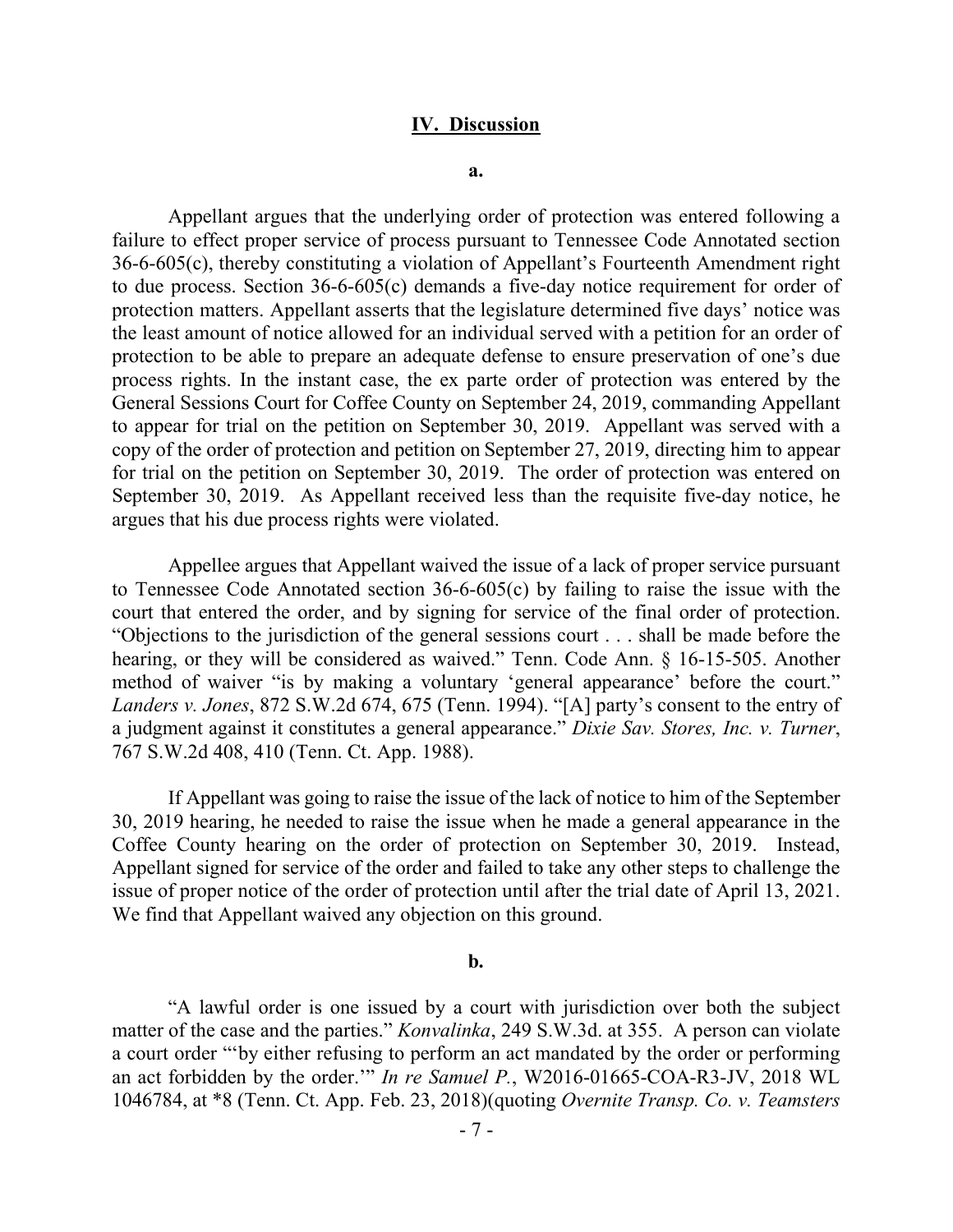*Local Union No. 480*, 172 S.W.3d 507, 510-11 (Tenn. 2005)). When a court makes a finding of contempt based on the contemnor's disobedience of a court order, "'the order alleged to have been violated must be clear, specific, and unambiguous.'" *Id.* (quoting *Konvalinka*, 249 S.W.3d at 354). Courts may punish contempts of court based on a party's willful disobedience of any lawful order of the court. Tenn. Code Ann. § 29-9-102(3); *Mawn v. Tarquino*, No. M2019-00933-COA-R3-CV, 2020 WL 1491368, at \*3 (Tenn. Ct. App. Mar. 27, 2020). "[I]n order for a party's disobedience of a court order to be 'willful' and subject to criminal contempt under section 29-9-102(3), the act must be 'done voluntarily and intentionally and with the specific intent to do something the law forbids.'" *Id.* at \*6 (citing *State v. Smith*, No. E2009-00202-CCA-R3-DC, 2010 WL 5276902, at \*6 (Tenn. Crim. App. Dec. 17, 2010)). In the context of criminal contempt, willfulness has two elements: (1) intentional conduct; and (2) a culpable state of mind. *See State v. Beeler*, 387 S.W.3d 511, 523 (Tenn. 2012).

In *Wood*, the appellant was found in criminal contempt for 36 violations of an order of protection and was ordered to serve the maximum sentence of 10 days for each violation, equaling 360 days to be served at 100%. *Wood,* 91 S.W.3d at 771. The *Wood* court held that:

There is … a principle embodied in the criminal statutes that we think applies wherever punitive incarceration is considered. Tenn. Code Ann. § 40-35- 103(4) requires that the sentence be the least severe measure necessary to achieve the purpose for which the sentence is imposed.

*Id.* at 776. Citing a United States Supreme Court case, the *Wood* court outlined certain factors to consider in reviewing contempt sentences: (1) "the extent of the willful and deliberate defiance of the court's order," (2) "the seriousness of the consequences of the contumacious behavior," (3) "the necessity of effectively terminating the defendant's contumacious behavior," and (4) "the importance of deterring such acts in the future." *Id.* (citing *United States v. United Mine Workers of America*, 330 U.S. 258, 303 (1947)).

The trial court in this matter referenced the filing of four show causes between July 8, 2020 and September 3, 2020 and continued efforts of Appellant to contact Appellee as the basis for imposing the maximum sentence. The order of protection specifically ordered Appellant to "not contact Petitioner … by phone, email, messages, text messages, mail or any other type of communication or contact." The court found Appellant was in Knox County on August 20, 2020, and for all texts between August 20, 2020 and August 23, 2020 at 10:58 p.m.; thus, venue was established for the court to have subject matter jurisdiction over those particular text messages. Fifty-one text messages occurred over the relevant period of time. Appellant concedes that the trial court can sentence him ten days for each count of contempt, but he argues that this is not the "least severe measure necessary to achieve the purpose for which the sentence is imposed."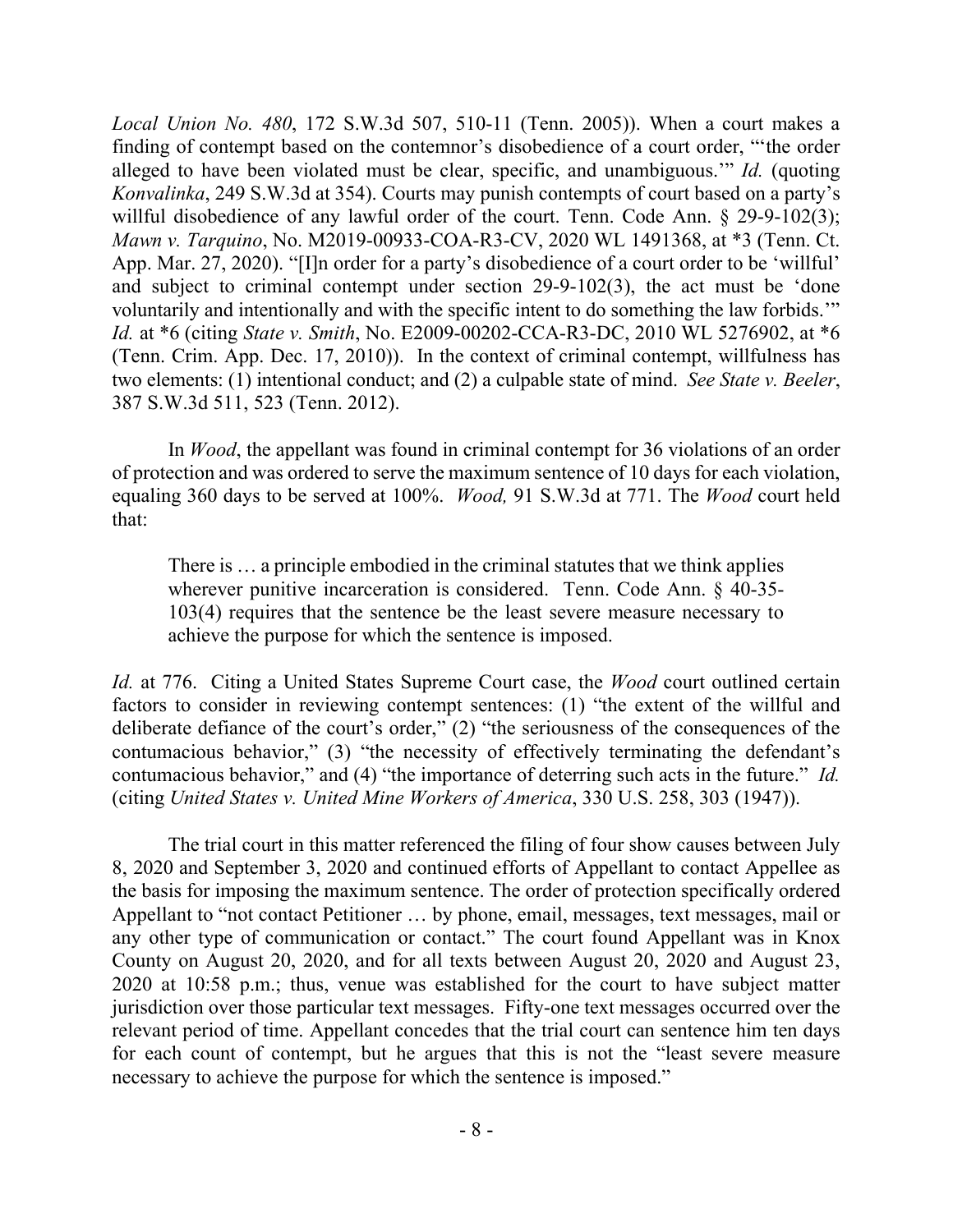Appellant argues that missing from the analysis of the trial court was whether the text messages demonstrated "violent or threatening behavior." *Wood*, 91 S.W.3d at 777. Appellant acknowledges that text messages sent in violation of an order of protection are clearly not permissible, but contends the nature of the violation must be considered with regard to the sentence imposed as the court set forth in *Wood* when it emphasized the factor of whether an act was violent or threatening. *Id.* He asserts, at worst, the most offensive of the text messages occurred on September 23, 2020, at 9:12 a.m., beginning with, "Good morning fucking bitch." Appellant argues that despite the content of that text being offensive and crass, it did not threaten Appellee and did not constitute an act or threat of violence. Additionally, some of the text messages dealt with the threat of suicide and selfharm, such as violation 15, "I'm just going to kill myself." Appellant further argues that the sender's threat was not to the Appellee or a threat of violence directed at the Appellee; rather, it was a threat of self-harm. Other text messages were in the nature of a guise pretending to be the Department of Children's Services ("DCS"), such as violation 25, "To schedule an appointment for a check of welfare check (sic) for Aiche P[.]" Appellant asserts that texts such as violation 28 stating, "I'll get a lawyer," or making other statements to the effect of taking legal action did not rise to the level of violence or threats. The remainder of the texts dealt with professions of love, such as violation 1, "I love you I miss you." Memes of a sexual nature were included, such as a naked Homer Simpson and Marge Simpson, listed as Violation 43, and a request for a ride or place to stay, such as Violation 45. Appellant contends that the 51 violations, when reviewed under the standard of *Wood,* do not support the sentence imposed on him.

Appellee argues that Appellant cannot show the trial court abused its discretion in its sentence. As to the first prong of *Wood*, the test was met upon the trial court finding a valid order of protection at the time Appellant contacted Appellee at least 510 times between June 9, 2020 and September 19, 2020. Although venue could not be established for all 510 violations in Knox County, the trial court acknowledged that Appellant contacted Appellee 510 times in direct violation of the order of protection entered on September 30, 2019 in Coffee County. With the substantial proof of these violations, Appellee notes that the proof revealed Appellant willfully and deliberately violated the 2019 order of protection.

The second prong of *Wood* tests how willful and disobedient Appellant's behavior was when determining a proper sentence for direct contempt of court. Appellee contends that creating multiple fake phone numbers in order to hide the fact that you are calling an individual who obtained an order of protection against you in order to lessen the chance that such a violation could be tied directly to you demonstrated clear proof of willful disobedience of a valid court order. As to the third prong in *Wood,* requiring the trial court to look at whether a "necessity of effectively terminating the defendant's contumacious behavior exists," Appellant violated the order of protection to intimidate and pressure Appellee; his actions in this case were inherently willfully disobedient to the trial court's orders.